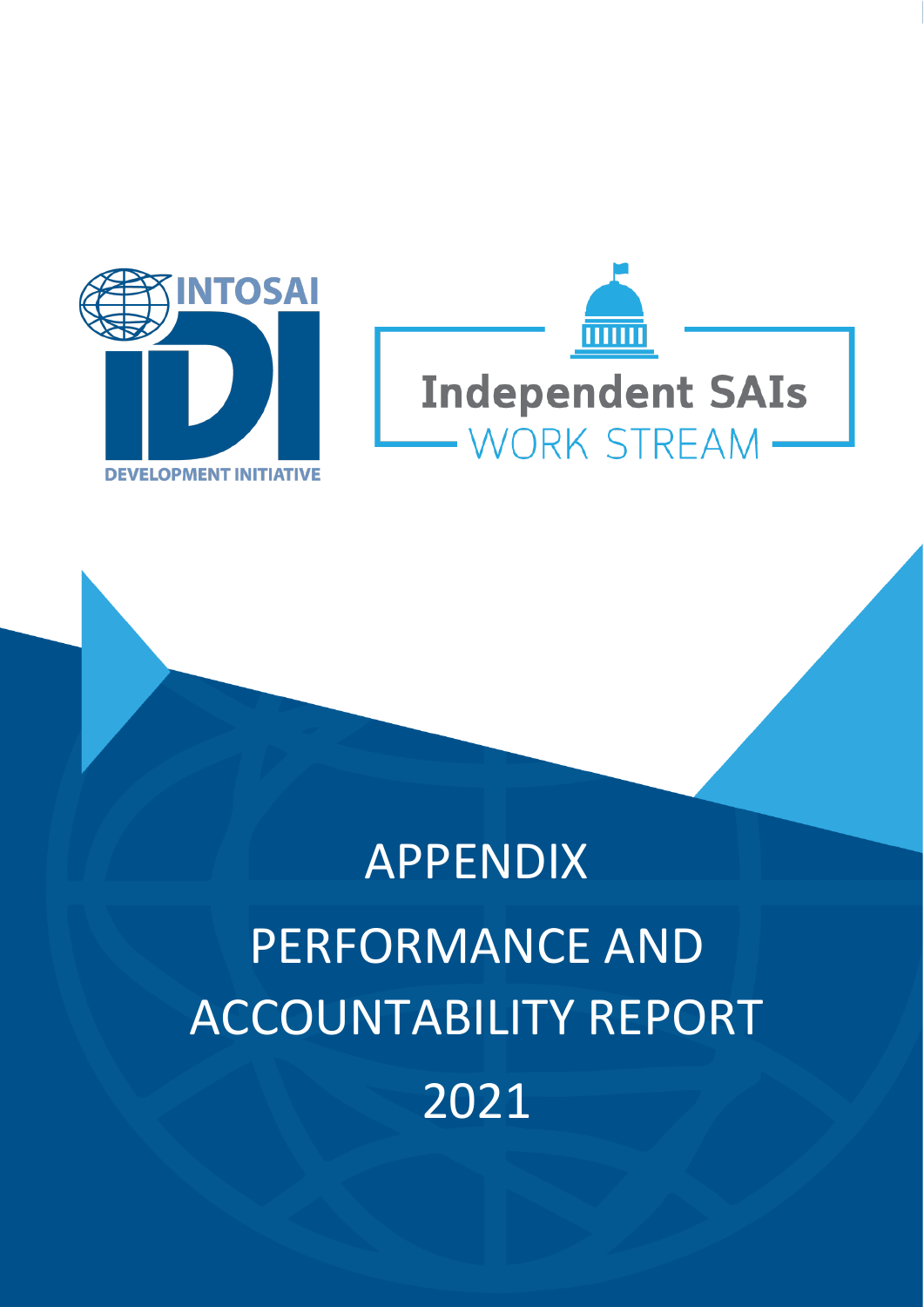

## **A. Objective**

To advocate for and support the independence of SAIs to strengthen their ability to improve accountability in the public sector and create value and benefits to citizens.

## **B. 2021 Performance Summary**

The Independent SAI work stream significantly scaled-up its work and outreach in 2021. This was achieved through leveraging on online channel as an adjustment to COVID-19 and strengthening our engagement with donors on advocating for SAI independence both at the global and country level. This scaled-up support was driven by an increased appetite to work on SAI independence from the community and our stakeholders. The most important driver, however, was the addition of resources to SAI Independence core team, and the synergies created with other units and work streams, including Well-Governed SAIs, the Bilateral, and the Global Foundations Unit.



In terms of advocacy, consistent with our ambition to move from "awareness raising to action" IDI, along with INTOSAI and donors, promoted SAI independence at the global and country levels through attendance at international conferences and contribution to several initiatives. The work stream contributed to the INTOSAI-Donor Cooperation(IDC) Goodwill Ambassador for SAI Independence which led

to the appointment of the former New Zealand Prime Minister and UNDP Administrator, the Rt. Hon. Helen Clark, as the first ever IDC Goodwill Ambassador for SAI Independence.



*Front page of the SAI Independence Resource Centre*

The advocacy work was also supported by the establishment of research function on SAI Independence which led to the development of several tangible outputs.

The first is the refinement of the SAI Independence Resource Centre [\(https://sirc.idi.no/\)](https://sirc.idi.no/). The SIRC has gained significant traction since its inception, with more than 20 000 unique downloads and more than 2500 unique visitors, which validates the initial intuition of establishing a one-stop shop where information on SAI Independence could be easily accessible. A breakdown

shows that the introductory sections on SAI Independence and the foundational documents on Independence are among the most viewed and downloaded materials, which seems to highlight a genuine interest from visitors in understanding the topic. There has also been a significant interest in the resource produced for donors.

The other output is the launch of the occasional paper series on SAI Independence, which aims at providing short empirical, and evidence-based contributions on SAI Independence. The first occasional paper published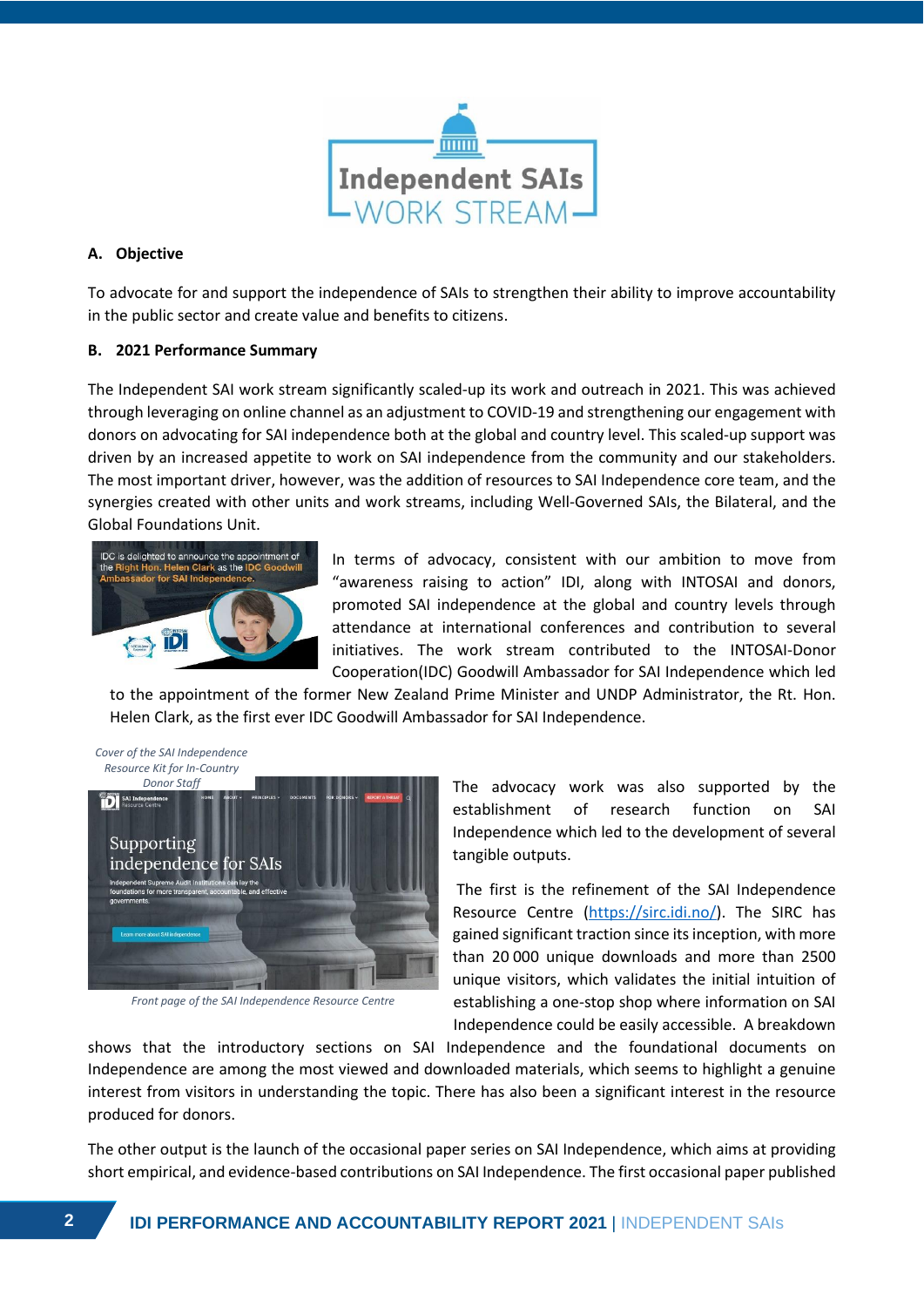in 2021, in all IDI working languages, is the SAI Independence literature review which synthesized academic and practitioner conceptions of SAI Independence. This paper was followed by a study on the Impact of the Covid-19 pandemic on SAI Independence, based on a survey of 132 SAIs, from all Regions and all income levels. The study highlights how SAI's ability to perform their ordinary accountability functions was affected by the pandemic**.** 

As in the previous years, reactive advocacy through the roll-out of the SAI Independence Rapid Advocacy Mechanism (SIRAM), constituted a key area of our work in 2021**.** We noted a significant increase in the requests, and we were able to assess and respond to the threats received which led to the issuance of official statements on independence concerns, most notably in Colombia, Cyprus, and Sierra Leone. We were also able to refine the mechanism based on user feedback which led to a reduction of processing timelines, the expansion of the groups of stakeholders to consult and engage when processing a case, the inclusion of a feedback loop and the development of a monitoring function to identify trigger events and windows of opportunity.

The second component of the work stream, which focuses on providing targeted support to SAIs benefited from the synergies with Bilateral Unit for country level engagements and with the Well-Governed SAIs workstream for the initiative targeting SAI Leadership.

In 2021, our country level engagement covered the SAIs of Madagascar, Somalia, South Sudan, and the Gambia. In South Sudan, we advised the National Audit Chamber on specific dispositions of their Draft Act. In addition, we held a dialogue with global key stakeholders to agree on a common issue to bring forward during the discussions with the relevant public authorities of South Sudan.

In Somalia, our engagement focused on providing advocacy support to the Office of the Auditor General to stimulate the enactment of the new audit bill, which has been passed by the Parliament but is yet to be signed into law by the President. In the Gambia, support was provided to prepare the grounds for potential legal amendments to enhance the independence of the institution. Finally in Madagascar, we contributed to revising the baselines and updating plans for the independence and legal framework component which will effectively begin in 2022. We also provided discrete advocacy support to address challenges they were facing regarding the publication of their annual audit report.

Support to SAI Leadership was also implemented in 2021 through the design, organization, and implementation of the Mastery Initiative with a focus on SAI independence, whose main goal is to empower SAI leaders across the INTOSAI community to effectively perform their leadership roles through sharing of knowledge and experience on SAI Independence. Eight Heads of SAIs attended the Mastery initiative and benefited from the contribution of several experts from World Bank, GIZ Germany and fellow Auditors General whose contribution served as valuable input and enriched the discussion and sharing of experiences. The main output of these interactions, supplemented by bilateral interactions, was the development of specific action plans on SAI independence.

IDI also addressed the relevance of SAI Leadership on the advocacy efforts for SAI independence by developing, a Resource Kit on SAI Independence for SAI Leaders, which was used for the Mastery Initiative but was also published and disseminated on the SIRC. The objective of the resource kit, which is available in all IDI working languages, is to provide SAI leaders with an overview of the Independence Centric resources, that they can use to guide their efforts to strengthen or safeguard their independence.

The third component of the work stream focused on establishing effective partnerships to support SAI Independence. As in the previous year, we leveraged the unique platform provided by the INTOSAI-Donor Cooperation (IDC) to engage with donors on initiatives related to the implementation of IDC Strategic Goal 1 related to SAI independence. As an example, the refinement of SIRAM, the design of the SAI Independence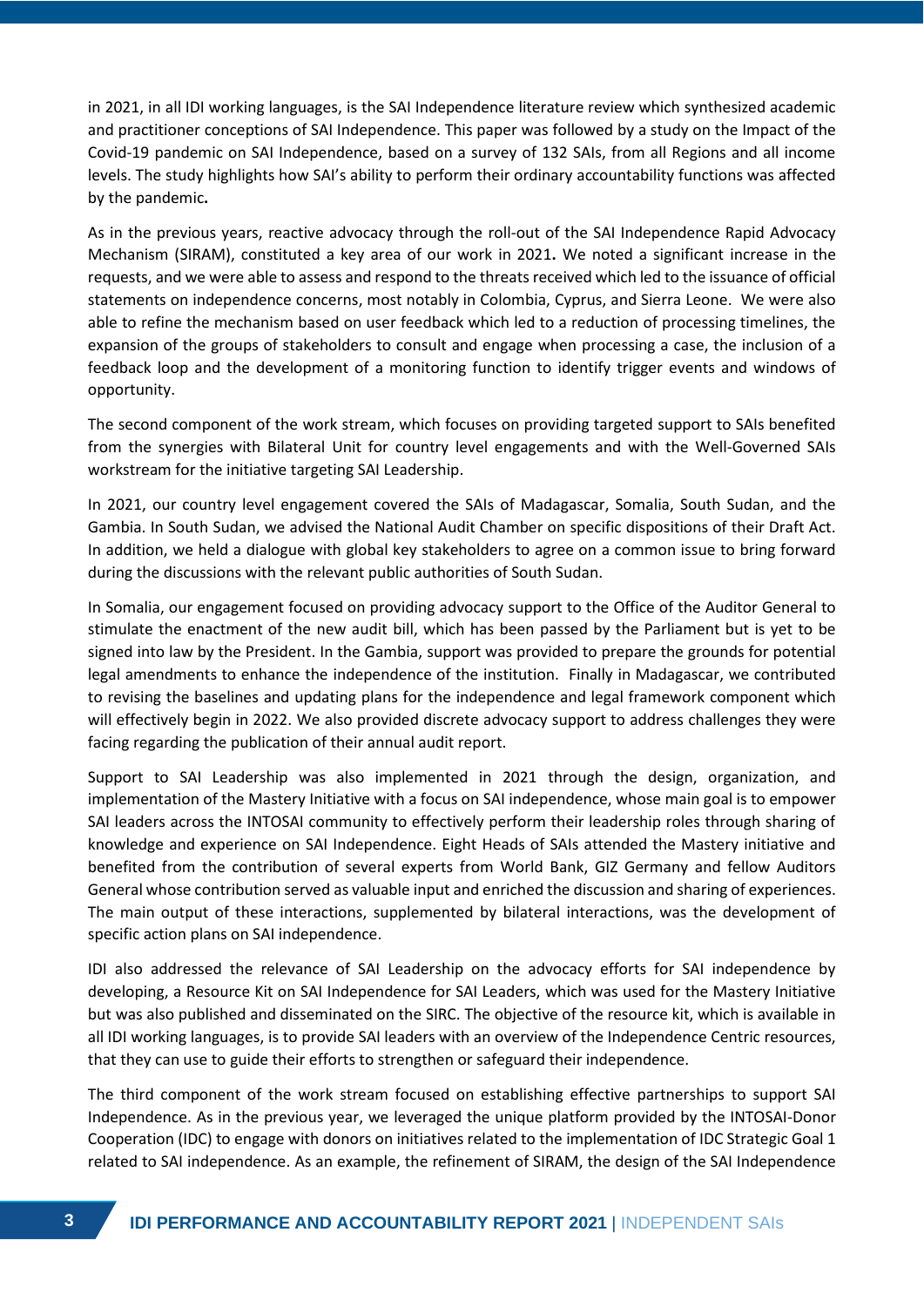Resource Kit for In-Country Donor Staff and the journey towards the establishment of the IDC Goodwill Ambassador for SAI Independence benefited from the significant contribution of the donors. It is also worthwhile mentioning the partnership with IMF which has been instrumental in raising the profile of the SAIs and their need for greater independence to enhance their contribution to societal objectives.

We also established partnerships with organizations operating in the broader accountability sphere such as the Global Initiative for Fiscal Transparency (GIFT), the World Justice Project (WJP) and the Transparency International SANCUS (Strengthening Accountability Networks among Civil Society) project. Those partnerships are part of broader strategic shift to engage with diagonal accountability<sup>1</sup> actors to turn them into powerful advocates for SAIs and their independence.

We also relied on the strength of our partnerships with INTOSAI bodies to carry out our work on Independence. The Coordination with the General Secretariat and the INTOSAI Regions was essential in the roll out of the SIRAM. We also partnered with INTOSAI Knowledge Sharing Committee on their research project for SAI Independence under the leadership of the Cour des Comptes of France, and we organized a webinar with the INTOSAI Capacity Building Committee's workstream on Auditing in complex and challenging contexts (ACCC).

## **C. Delivery**

## Partnerships

The work stream also focused on establishing effective partnerships to support SAI Independence through leveraging on the unique platform provided by the IDC and relying on the strength of our partnerships with INTOSAI bodies to carry out our work on Independence. The workstream has in 2021 received earmarked financial support from the European Union, Irish Aid and the SAI of Qatar, as well as IDI core support from SAI Norway, the Swedish International Development Cooperation Agency (Sida), the UK Foreign, Commonwealth and Development Office (FCDO), and the Austrian Development Agency (ADA).Sida), the UK Foreign, Commonwealth and Development Office (FCDO), and the Austrian Development Agency (ADA).

## Delivery mechanisms

In 2021, with the continuation of the global pandemic, the delivery of our activities was done remotely through the online channel. On the global advocacy and stakeholder engagement front we continued to leverage on the opportunity provided by the current pandemic, as there seems to emerge a growing consensus that strong accountability mechanisms, including independent oversight, are key in the current context. Regarding the support to SAIs, we benefited from the adjustments made by the SAIs on the technological front and were able to effectively provide remote support and have online interaction with a wide range of stakeholders at the country level. We were also able to experiment a hybrid format, where we organized workshops at the country level to bring together a wide range of stakeholders and we were able to join remotely and contribute meaningfully.

 $1$  Diagonal accountability represents the extent to which actors outside of formal political institutions (e.g., the media and civil society) hold a government accountable. LÜHRMANN, A., MARQUARDT, K., & MECHKOVA, V. (2020). Constraining Governments: New Indices of Vertical, Horizontal, and Diagonal Accountability. American Political Science Review, 114(3), 811-820. doi:10.1017/S0003055420000222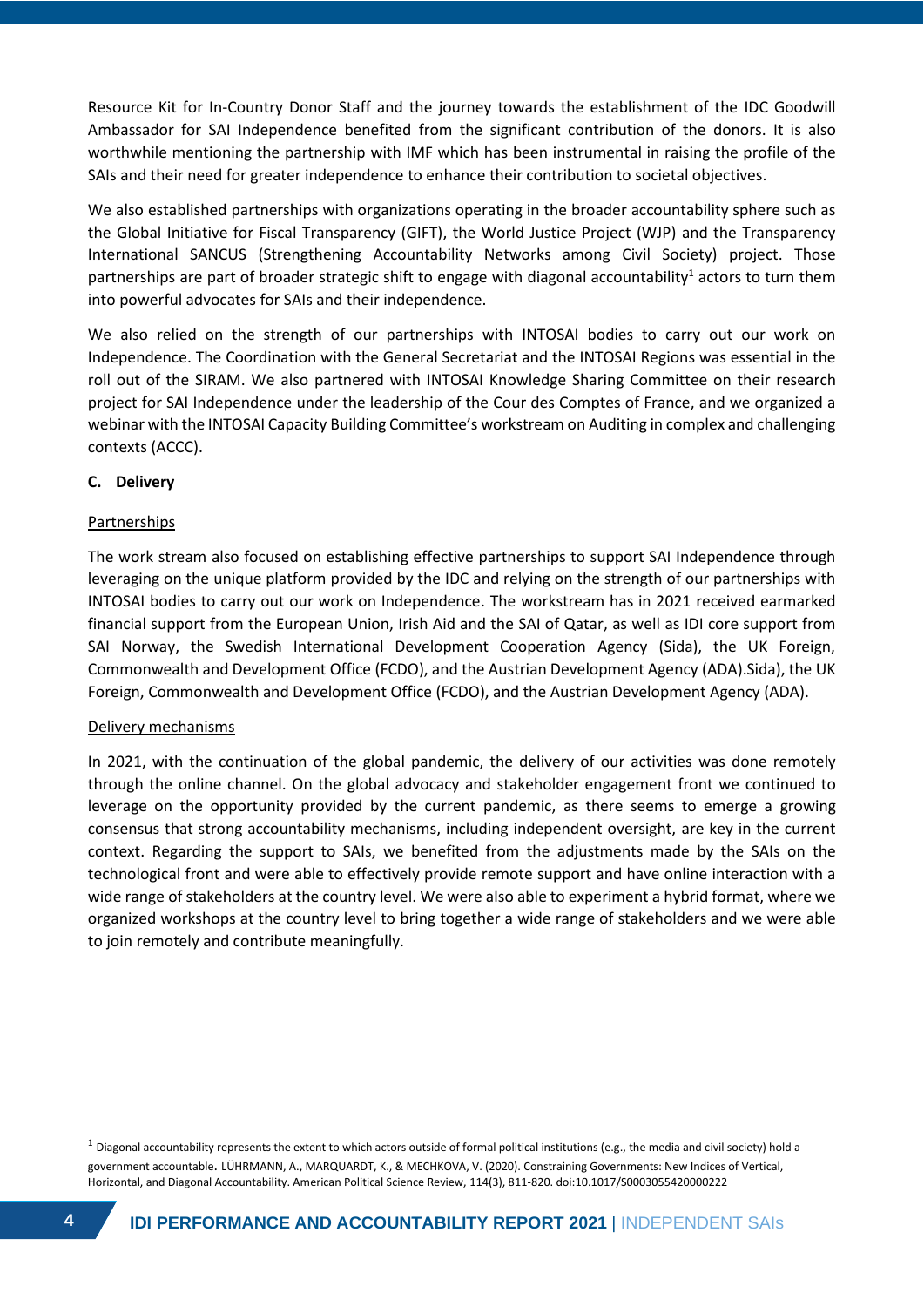#### **Lessons learnt - The potential of digital advocacy on SAI Independence**

**In 2020, the work stream decided to strengthen its use of digital channels to amplify its advocacy efforts on SAI Independence. This push to digital advocacy was underpinned 1) by the creation of a dedicated outlet, the SIRC (SAI Independence Resource Centre), to establish a single point where users can access a wealth of resources on SAI Independence, 2) by the active use of Social Media channels to disseminate information on SAI Independence.** 



**A closer look at the 2021 data shows the significant promise of digital advocacy on SAI Independence, where the creation of an independence centric outlet has generated significant traffic with 2500 unique visitors and more than 20 000 downloads, which is a nearly a 400% increase in website traffic compared to 2020.** 

**A breakdown of data shows that at least half of the visitors directly<sup>2</sup> searched for the SIRC, while the other half<sup>3</sup> landed on the SIRC while looking for information on topics related to SAIs, which** 

**shows that the SIRC benefits from being referenced on Search Engines and possesses its specific group of visitors.** 

**Foundational documents (UN-Resolutions and INTOSAI P-1, 10 and 12) and audience-specific documents such as the Resource kits for donors and SAI leaders, are among the most downloaded on the SIRC, which highlights the value of establishing a one-stop shop and the potential of using audience specific content to draw attention on a topic.**

**Social Media has also generated some significant traffic, especially on rapid advocacy, as we have seen a greater engagement on SIRAM through twitter than through other channels both through impressions<sup>4</sup> and subsequent engagement<sup>5</sup> , which might be indicative of a user's preference in the regard.** 



**Finally, the data showed clear correlation between social media posts and website traffic, with notable spikes in visits to the SIRC following Twitter posts publicizing recent publications. For example, a social media in November highlighting the new SAI independence video saw weekly website nearly triple compared to the weekly average for 2021, while a series of posts in late November and early December showcasing the Occasional Paper Series on SAI Independence saw an increase of 581% in weekly website traffic.**

 $2$  Direct visitors to a website are users who typed the url directly into a search engine query bar

<sup>&</sup>lt;sup>3</sup> Organic traffic is the traffic that comes from accessing the site from visitor searches on search engines

 $^4$  Impressions help measure the number of people who have seen a post, even if they didn't click, comment, or otherwise engage with that post.

<sup>&</sup>lt;sup>5</sup> engagement encapsulates a variety of actions, such as, a "share" or a "like" on social media. It is any interaction with the social media content which shows an interest in the post.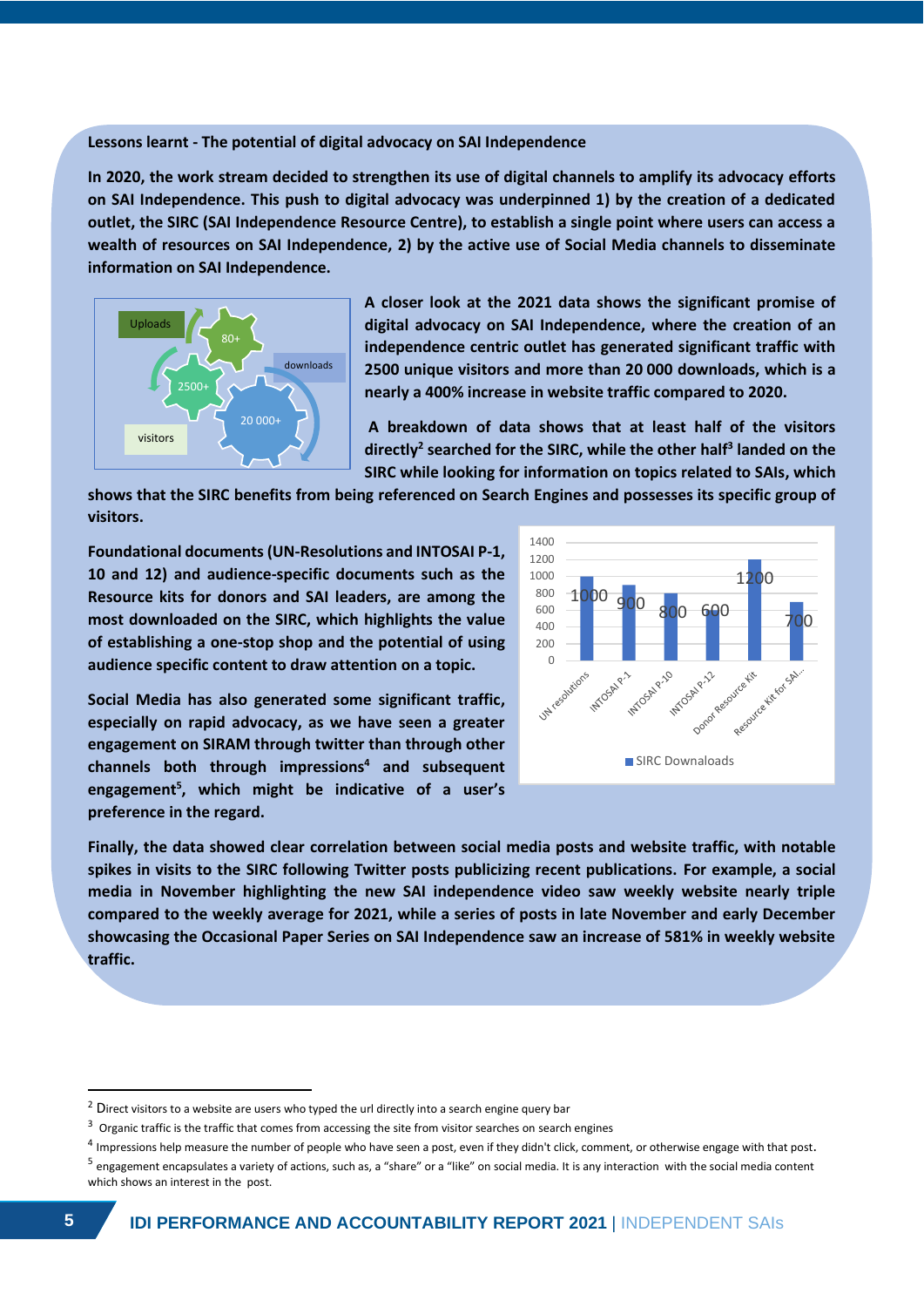## **D. Delivery Against our (Revised) Operational Plan**

| <b>Component and</b>                                                                                   | Plan 2021 (Updated)<br><b>Prior Achievements (Up to</b>                                                                                                                                                                                                                                                                                                                       |                                                                                                                                                                                                                                                                                                                                                                                                                                                                                                                                                           | <b>Actual Delivery 2021</b>                                                                                                                                                                                                                                                                                                                                                                                                                                                                                                                                            |  |  |
|--------------------------------------------------------------------------------------------------------|-------------------------------------------------------------------------------------------------------------------------------------------------------------------------------------------------------------------------------------------------------------------------------------------------------------------------------------------------------------------------------|-----------------------------------------------------------------------------------------------------------------------------------------------------------------------------------------------------------------------------------------------------------------------------------------------------------------------------------------------------------------------------------------------------------------------------------------------------------------------------------------------------------------------------------------------------------|------------------------------------------------------------------------------------------------------------------------------------------------------------------------------------------------------------------------------------------------------------------------------------------------------------------------------------------------------------------------------------------------------------------------------------------------------------------------------------------------------------------------------------------------------------------------|--|--|
| <b>Initiative</b>                                                                                      | 2020)                                                                                                                                                                                                                                                                                                                                                                         |                                                                                                                                                                                                                                                                                                                                                                                                                                                                                                                                                           |                                                                                                                                                                                                                                                                                                                                                                                                                                                                                                                                                                        |  |  |
|                                                                                                        | <b>COMPONENT 1: SUPPORT AND ADVOCATE GLOBALLY FOR SAI INDEPENDENCE</b>                                                                                                                                                                                                                                                                                                        |                                                                                                                                                                                                                                                                                                                                                                                                                                                                                                                                                           |                                                                                                                                                                                                                                                                                                                                                                                                                                                                                                                                                                        |  |  |
| Advocacy and<br>communications                                                                         | Participation at the IDC<br>$\bullet$<br>Steering Committee and<br>Leadership meetings<br><b>Contribution to Task</b><br>$\bullet$<br>Force on the<br>Establishment of the IDC<br>Goodwill Ambassador for<br>SAI Independence<br>Attend global/regional<br>$\bullet$<br>events to present on the<br>value of SAI<br>independence to<br>stakeholders outside<br><b>INTOSAI</b> | $\bullet$<br>Participation at the IDC<br>Steering Committee and<br>Leadership meetings<br>Contribution to Task Force<br>$\bullet$<br>on the Establishment of<br>the IDC Goodwill<br>Ambassador for SAI<br>Independence<br>Attend global/regional<br>$\bullet$<br>events to presents on<br>value of SAI independence<br>to stakeholders outside<br><b>INTOSAI</b><br>Dissemination of<br>$\bullet$<br>communication material<br>through social medial and<br>online platform<br>Dissemination of the 2020<br>$\bullet$<br><b>Global Stocktaking Report</b> | The team participated in<br>$\bullet$<br><b>IDC Steering Committee</b><br>and Leadership meetings<br>and contributed to<br>managing the Goodwill<br>Ambassador appointment<br>to successful completion<br>Several virtual events<br>$\bullet$<br>were held to present the<br>value of SAI<br>independence, including<br>webinars with GIFT and<br><b>WJP</b><br>The Global Stocktaking<br>$\bullet$<br>Report, IDI knowledge<br>products on SAI<br>independence, videos<br>and resource kits were<br>disseminated through<br>webinars and on social<br>media platforms |  |  |
| Set up and manage<br>the SAI Independence<br>Resource Centre (SIRC)                                    | SIRC indexed and<br>$\bullet$<br>accessible activities<br>implemented, SIRC<br>promoted via online<br>channels and Phase I<br>content uploaded<br>Review of academic<br>$\bullet$<br>literature on SAI<br>Independence and<br>Independent SAIs<br>contribution to Good<br>Governance completed<br>(in English)                                                                | <b>SIRC</b><br>$\bullet$<br>maintained<br>and<br>updated<br>according<br>to<br>Phase II plans<br>Review of academic<br>$\bullet$<br>literature on SAI<br>Independence and<br>Independent SAIs<br>contribution to Good<br>Governance in other IDI<br>working languages<br>completed<br>Conversion of the<br>$\bullet$<br>publication "Towards SAI<br>independence" into I<br>articles on specific<br>INTOSAI P 1 and 10<br>principles:<br>$\checkmark$ Appointment and<br>security and tenure<br>Financial<br>✓<br>independence                            | $\bullet$<br>The SIRC was maintained<br>and updated<br>The literature on SAI<br>$\bullet$<br>independence was<br>completed and promoted<br>as the first paper in IDI's<br>SAI Independence<br>occasional paper series<br>The paper on the impact<br>$\bullet$<br>of COVID-19 on SAI<br>Independence was also<br>published                                                                                                                                                                                                                                              |  |  |
| Develop, design and<br>disseminate advocacy,<br>communication and<br>capacity development<br>materials | $\bullet$<br>Draft SAI Independence<br>Resource kit for in-<br>country donor staff has<br>been developed and<br>presented at IDSC<br>meeting                                                                                                                                                                                                                                  | Development and<br>$\bullet$<br>implementation of the<br>dissemination strategy of<br>the SAI Independence<br>Resource Kit for Donor in-<br>country staff                                                                                                                                                                                                                                                                                                                                                                                                 | The Resource Kit for Donor<br>$\bullet$<br>in-country staff was<br>promoted on the SIRC and<br>received more than 1000<br>downloads.                                                                                                                                                                                                                                                                                                                                                                                                                                   |  |  |

IDI updated its plan in June 2021. The following table reports our delivery against this plan.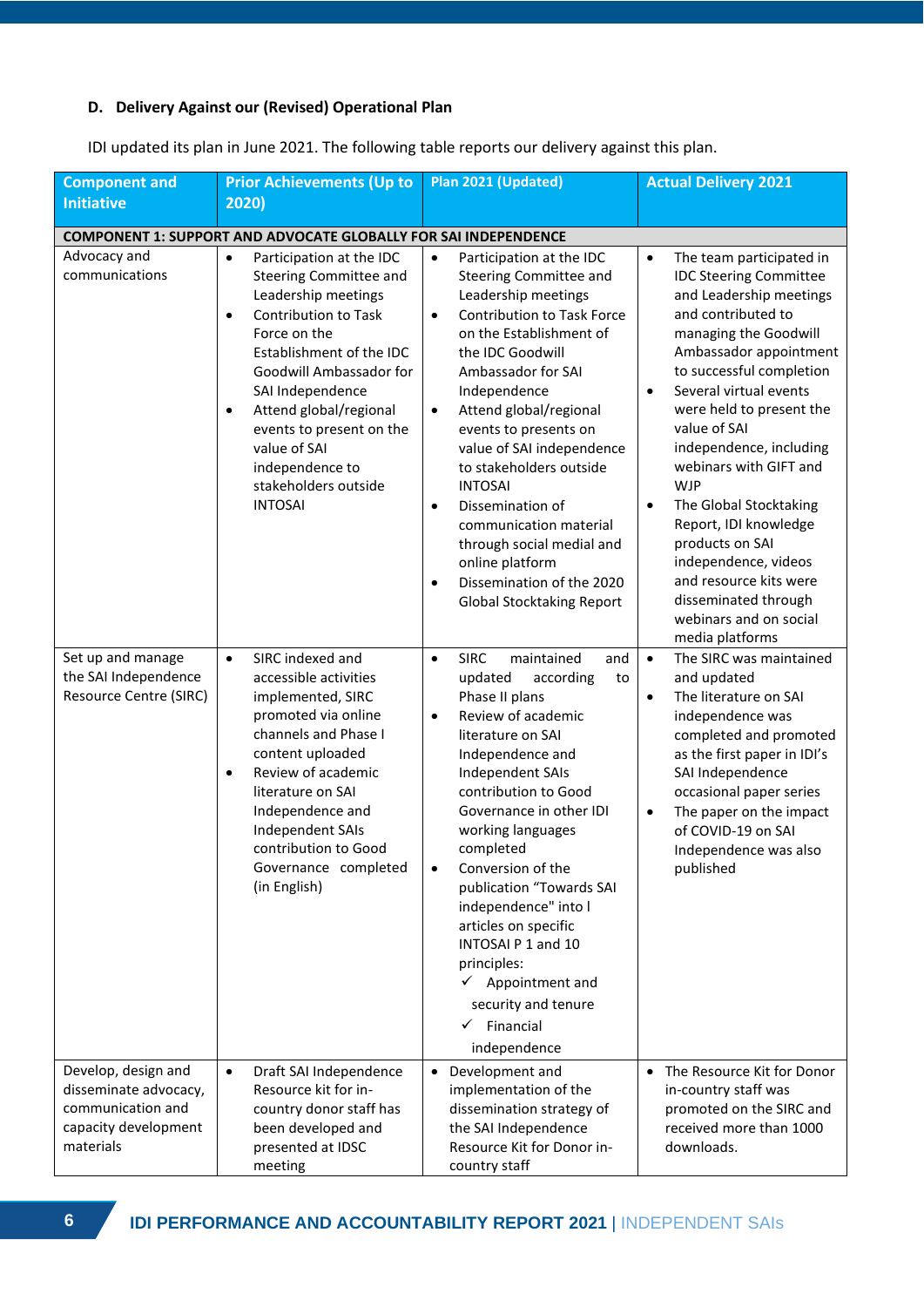| <b>Component and</b><br><b>Initiative</b>        | <b>Prior Achievements (Up to</b><br>2020)                                                                                                                                                                                                                                                                                                                         | Plan 2021 (Updated)                                                                                                                                                                                                                                                                                                                                                             | <b>Actual Delivery 2021</b>                                                                                                                                                                                                                                                                                                                                                                                                                                                                                                                                                                                                            |  |  |
|--------------------------------------------------|-------------------------------------------------------------------------------------------------------------------------------------------------------------------------------------------------------------------------------------------------------------------------------------------------------------------------------------------------------------------|---------------------------------------------------------------------------------------------------------------------------------------------------------------------------------------------------------------------------------------------------------------------------------------------------------------------------------------------------------------------------------|----------------------------------------------------------------------------------------------------------------------------------------------------------------------------------------------------------------------------------------------------------------------------------------------------------------------------------------------------------------------------------------------------------------------------------------------------------------------------------------------------------------------------------------------------------------------------------------------------------------------------------------|--|--|
| Respond to emerging<br>threats                   | Draft SAI Independence<br>$\bullet$<br>Resource kit for in-<br>country donor staff<br>translated in IDI working<br>languages<br><b>Dissemination strategy</b><br>$\bullet$<br>has been outlined to<br>include dedicated online<br>activities<br>Raised awareness of<br>$\bullet$<br>SAIs, Regions and                                                             | • Adaptation<br>of<br>the<br>SAI<br>Independence Resource Kit<br>different<br>audiences<br>to<br>(Parliamentarians, CSOs and<br>and<br>media)<br>into<br>a<br>communication package for<br>SAI Leadership<br>• Develop visual contents and<br>communication<br>adapt<br>material to social media and<br>online platforms<br>• Continuous improvement of<br>the SIRAM to achieve | • A resource kit for SAI<br>leaders was developed and<br>disseminated as part of the<br>Masterclass on SAI<br>Independence.<br>• Video and communications<br>materials developed and<br>disseminated on social<br>media<br>SIRAM cases were<br>$\bullet$<br>conducted in accordance                                                                                                                                                                                                                                                                                                                                                    |  |  |
|                                                  | Partners on the<br>existence of SIRAM<br>Processed first case<br>$\bullet$<br>received within the<br>timelines<br><b>Facilitated donors</b><br>$\bullet$<br>dialogue on the case and<br>provided a platform for a<br>coordinated assessment<br>Ongoing dialogue with<br>$\bullet$<br>SAIs and scanning of the<br>environment to monitor<br>potential developments | reduced timelines and<br>include a feedback loop<br>• Strengthen donor<br>involvement in the different<br>stages of SIRAM<br>• Process cases received<br>within the timelines<br>• Establishment of a proactive<br>advocacy function to<br>identify trigger moments<br>and windows of opportunity                                                                               | with the timelines<br>established in the SIRAM<br>TORs.<br>Stronger Stakeholder<br>$\bullet$<br>engagement, including<br><b>Development Partners</b><br>and Non-state actors<br>(media and CSOs)<br>throughout the SIRAM<br>cases<br>IDI engaged three<br>$\bullet$<br><b>INTOSAI Regions (African</b><br>Organisation of English-<br>Speaking SAIs - AFROSAI-<br>E, European Organisation<br>of SAIs- EUROSAI and<br>Organisation of Latin and<br>Caribbean SAIs OLACEFS)<br>and the INTOSAI General<br>Secretariat (GS) on the<br>streamlining the<br>advocacy efforts and the<br>necessity of establishing a<br>proactive function. |  |  |
|                                                  | <b>OMPONENT 2: PROVIDE TARGETED SAI-LEVEL SUPPORT</b>                                                                                                                                                                                                                                                                                                             |                                                                                                                                                                                                                                                                                                                                                                                 |                                                                                                                                                                                                                                                                                                                                                                                                                                                                                                                                                                                                                                        |  |  |
| Support to SAI<br>leadership (New<br>Initiative) | <b>NA</b><br>$\bullet$                                                                                                                                                                                                                                                                                                                                            | Conduct a gender analysis<br>$\bullet$<br>Dissemination of the<br>$\bullet$<br>English version<br>communication package<br>on SAI Independence for<br><b>Heads of SAIs</b><br>Organize 2 seminars and 2<br>webinars                                                                                                                                                             | Communication package<br>$\bullet$<br>on SAI leaders developed<br>and disseminated<br>through the Mastery<br>Initiative<br>Three webinars on SAI<br>$\bullet$<br>independence were<br>conducted, targeted at<br>SAI leaders. Joint<br>webinars were co-<br>organized and carried out<br>with GIFT and WJP.                                                                                                                                                                                                                                                                                                                             |  |  |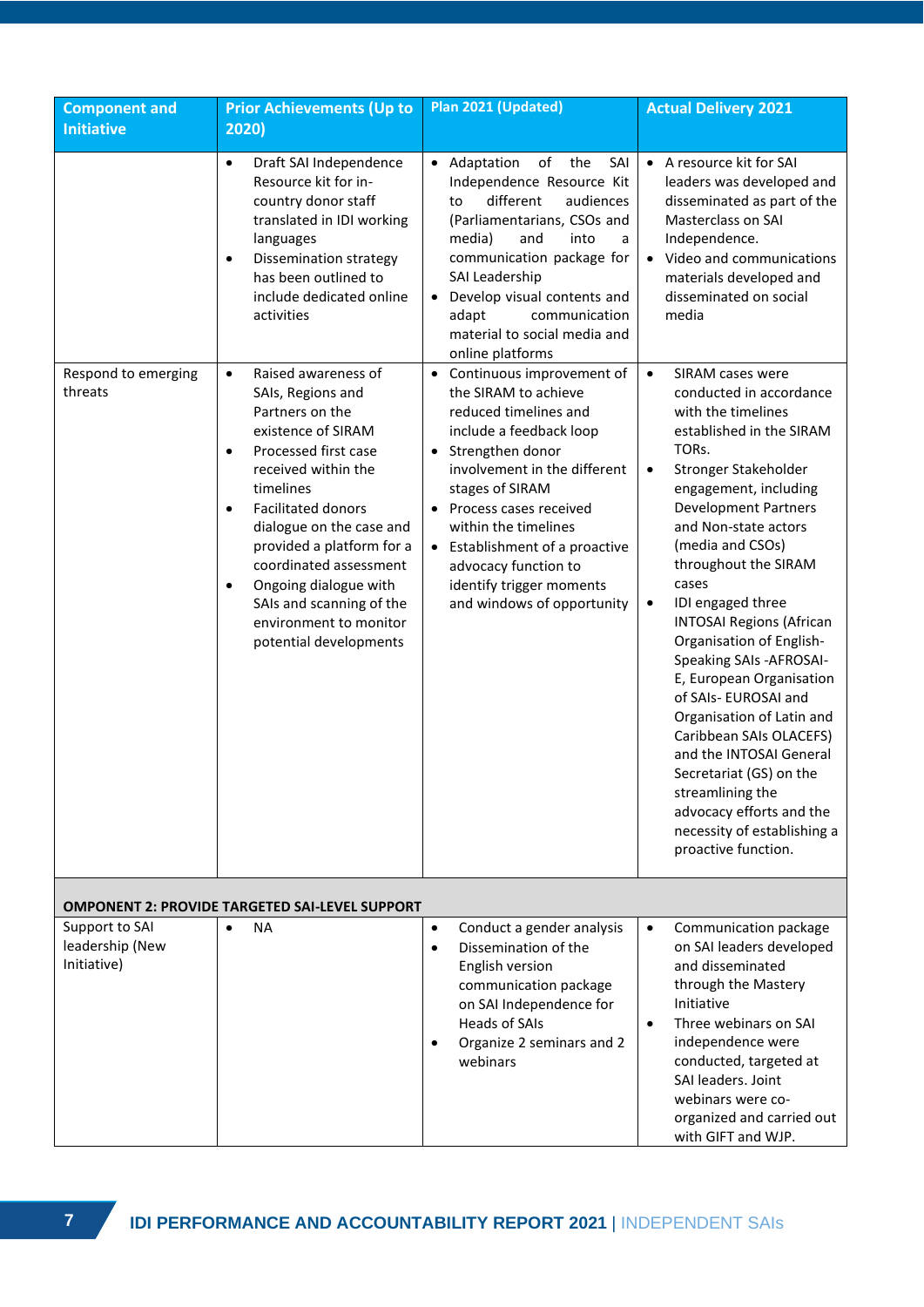| <b>Component and</b><br><b>Initiative</b>                                                                  | <b>Prior Achievements (Up to</b><br>2020)                                                                                                                                                                                                                                                                       | Plan 2021 (Updated)                                                                                                                                                                                                                                                                                                                                                                                                                                                                                            | <b>Actual Delivery 2021</b>                                                                                                                                                                                                                                                                                                                                                       |  |  |
|------------------------------------------------------------------------------------------------------------|-----------------------------------------------------------------------------------------------------------------------------------------------------------------------------------------------------------------------------------------------------------------------------------------------------------------|----------------------------------------------------------------------------------------------------------------------------------------------------------------------------------------------------------------------------------------------------------------------------------------------------------------------------------------------------------------------------------------------------------------------------------------------------------------------------------------------------------------|-----------------------------------------------------------------------------------------------------------------------------------------------------------------------------------------------------------------------------------------------------------------------------------------------------------------------------------------------------------------------------------|--|--|
| SAI-level support to<br>pilot SAIs                                                                         | $\bullet$<br>Audit act passed in<br>Suriname<br>Supported SAI Suriname<br>$\bullet$<br>in revising strategic plan<br>to support<br>implementation of new<br>act<br>Audit act tabled in<br>$\bullet$<br>Gabon                                                                                                    | $\bullet$<br>Support SAI Suriname in<br>communicating on the<br>new Act and establishing<br>accountability Mechanism<br>to support the SAI<br>Facilitate stakeholder<br>$\bullet$<br>engagement in Gabon in<br>support of the draft Act<br>Support the Constitutional<br>$\bullet$<br>Review Process in Papua<br>New Guinea                                                                                                                                                                                    | IDI provided technical<br>$\bullet$<br>support to the SAI of<br>Belize to analyse, from an<br>independence<br>perspective, the project<br>of the Audit Act that will<br>be enacted in 2022.<br>Following the adoption of<br>$\bullet$<br>their new Audit Act, we<br>supported the SAI of<br>Gabon in organizing a<br>hybrid workshop for the<br>review of their procedure<br>Act. |  |  |
| SAI-level support to<br>SAIs from bilateral<br>support                                                     | Input to the legal process<br>$\bullet$<br>in South Sudan through<br>engagement with various<br>stakeholders<br>Input to the legal process<br>$\bullet$<br>in Somalia through<br>engagement with the<br>SAI's Leadership and<br>Donors                                                                          | • Input to the legal process in<br>South Sudan through<br>engagement with relevant<br>stakeholders<br>• Input to the legal process in<br>Somalia through<br>engagement with the SAI's<br>Leadership and Donors<br>• Input to the legal process in<br>Madagascar<br>• Input to the legal process in<br>the Gambia                                                                                                                                                                                               | Input was provided to the<br>$\bullet$<br>legal processes in South<br>Sudan, Somalia,<br>Madagascar and the<br>Gambia                                                                                                                                                                                                                                                             |  |  |
| SAI-level support to<br><b>SAIs from SPMR</b>                                                              | Facilitated stakeholder<br>$\bullet$<br>engagement in support<br>of independence to SAIs<br>from the Northern<br>Pacific (FSM National,<br>Yap, Kosrae Pohnpei and<br>Marshall Islands)                                                                                                                         | Provide input to legal<br>$\bullet$<br>process and facilitate<br>stakeholder engagement<br>in 2 SAIs from CREFIAF                                                                                                                                                                                                                                                                                                                                                                                              | Interaction with SPMR<br>$\bullet$<br>SAIs was done through<br>the Mastery initiative                                                                                                                                                                                                                                                                                             |  |  |
| <b>INDEPENDENCE</b>                                                                                        |                                                                                                                                                                                                                                                                                                                 | <b>COMPONENT 3: FACILITATE EFFECTIVE PARTNERSHIPS AND STAKEHOLDER ENGAGEMENT IN SUPPORT OF SAI</b>                                                                                                                                                                                                                                                                                                                                                                                                             |                                                                                                                                                                                                                                                                                                                                                                                   |  |  |
| Facilitate effective<br>partnerships and<br>stakeholder<br>engagement in<br>support of SAI<br>independence | Discussions with PASAI,<br>$\bullet$<br>CAROSAI, and AFROSAI-E<br>on how they can support<br>the implementation of<br>the initiatives within the<br>work stream<br>Input to the design of the<br>$\bullet$<br>KSC research project on<br>SAI Independence<br>Input to the joint IDI-IBP<br>$\bullet$<br>project | Partnerships with AFROSAI-<br>$\bullet$<br>E, CAROSAI and CREFIAF<br>and PASAI to establish<br>monitoring function to<br>identify events that can<br>affect SAI Independence<br>Partnership with ASEANSAI<br>$\bullet$<br>and ASOSAI to develop<br>material for SIRC and<br>conduct joint research<br>Contribute to the KSC<br>$\bullet$<br>Research project on SAI<br>Independence<br>Disseminate the results of<br>the joint IDI-IBP project<br>Support the<br>implementation of the<br>partnership with IMF | In addition to leveraging<br>$\bullet$<br>existing partnerships, the<br>SAI independence team<br>has explored partnerships<br>with actors such as the<br>GIFT, WJP, Transparency<br>International, Extractive<br><b>Industries Transparency</b><br>Initiative and Oxfam                                                                                                           |  |  |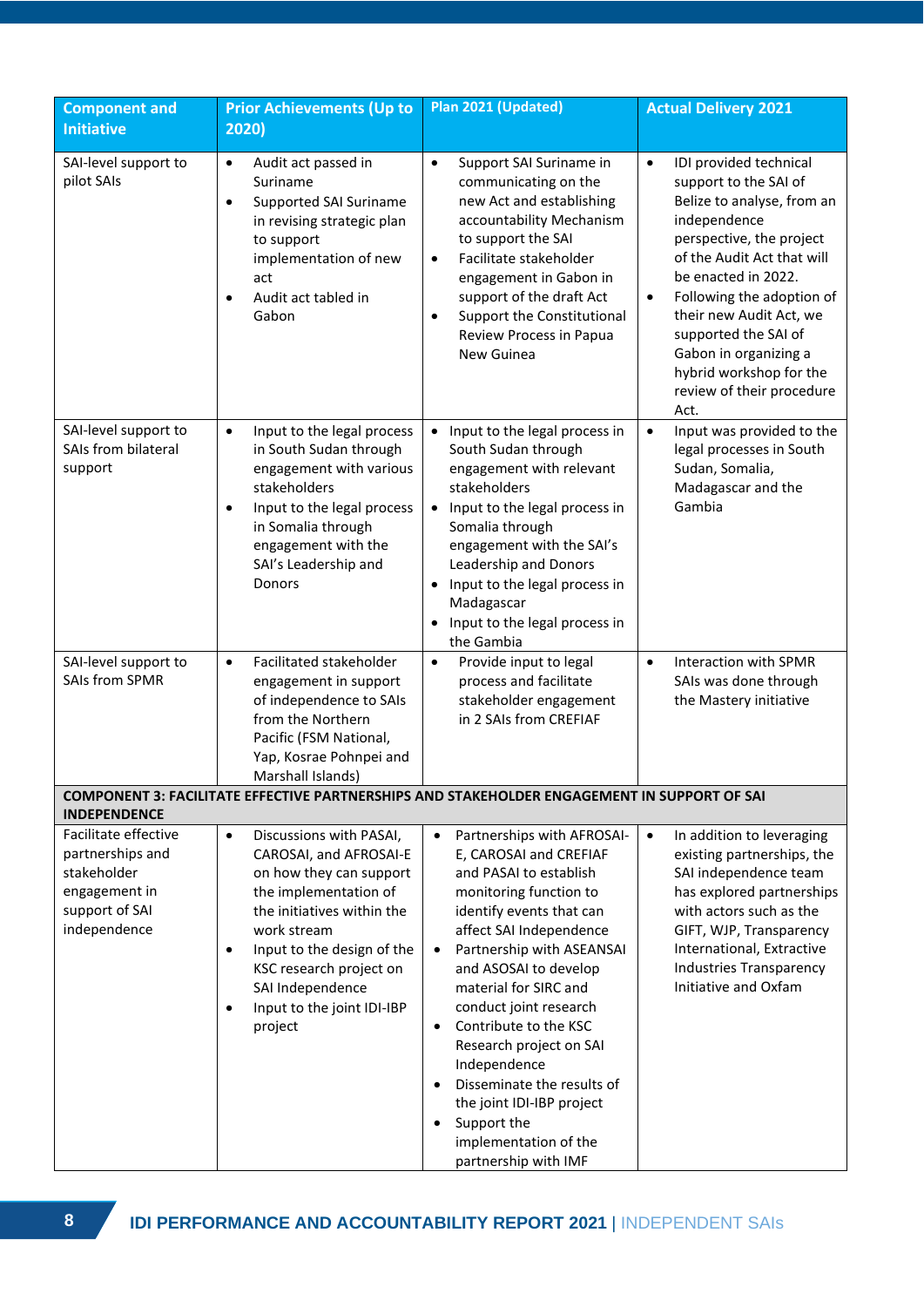| <b>Component and</b><br><b>Initiative</b>    | <b>Prior Achievements (Up to</b><br>2020)                                                                                                                                                                                                                               | Plan 2021 (Updated)                                                                                                                                                                                                 | <b>Actual Delivery 2021</b>                                                                                                               |  |
|----------------------------------------------|-------------------------------------------------------------------------------------------------------------------------------------------------------------------------------------------------------------------------------------------------------------------------|---------------------------------------------------------------------------------------------------------------------------------------------------------------------------------------------------------------------|-------------------------------------------------------------------------------------------------------------------------------------------|--|
| <b>General Management of the Work stream</b> |                                                                                                                                                                                                                                                                         |                                                                                                                                                                                                                     |                                                                                                                                           |  |
| Work stream<br>Management                    | Work stream<br>designed and<br>implementation<br>strategy developed<br>Refine the<br>$\bullet$<br>implementation<br>approach for the<br>support to SAIs<br>component<br>Identify strategic<br>$\bullet$<br>partners for the<br>global advocacy and<br>support component | Establish an external SAI<br>Independence support<br>function (consultant<br>framework contract)<br>Gender analysis of new<br>initiative<br>Expand the research<br>function and establish<br>strategic partnerships | Research function<br>$\bullet$<br>expanded through launch<br>of two research papers<br>and the development of a<br>research plan for 2022 |  |

#### **E. Contribution to IDI Cross-Cutting Priorities**

#### SAI Culture and Leadership

SAI leadership is driving the process, and we interact continuously with leadership to gauge their commitment at the beginning of the process and throughout the engagement to increase the likelihood of success. The main objective being to capacitate SAI leadership in their understanding of independence and the strengthen their ability to strategically engage with their stakeholders. Preparing SAIs for change was also a specific area of focus while interacting with SAI leadership, especially in understanding that "greater accountability is the price an SAI pays for enhanced independence" and ensuring organisational readiness to support the implementation of a new legal framework.

#### SAI communication and stakeholder engagement

This year, stakeholder engagement was carried out at the global, regional and country level. At the global level, engagement was done through the INTOSAI Donor Cooperation which provided a platform to effectively engage with development partners and identify areas for possible synergies. At the regional level, engagement mostly focused on INTOSAI regions and organizations playing a role in accountability at regional level. Finally, at the country level, the focus was on mapping the accountability ecosystems to identify potential stakeholders that could support SAIs advocacy efforts.

#### Inclusiveness and Gender

In addition to ensuring a gender balance in terms of staff participating in the different activities of the workstream, the focus will be on gender and inclusiveness, which is addressed from different angles at the implementation level. First how the International Commitments on gender and inclusiveness are reflected in the SAI legal framework, including the appointment process of the Head of SAI. The focus has also been on the mandate of SAI, to ensure and support processes that will lead to SAIs having a mandate broad enough to audit gender related issues. , The third area of focus has been on the quality of the workforce and human resources as provided by the legal framework. The objective was to ensure that the framework provides for gender balanced and inclusive workforce. Finally, the gender analysis of the new initiative on SAI leadership which was scheduled for 2021, will be carried out in 2022.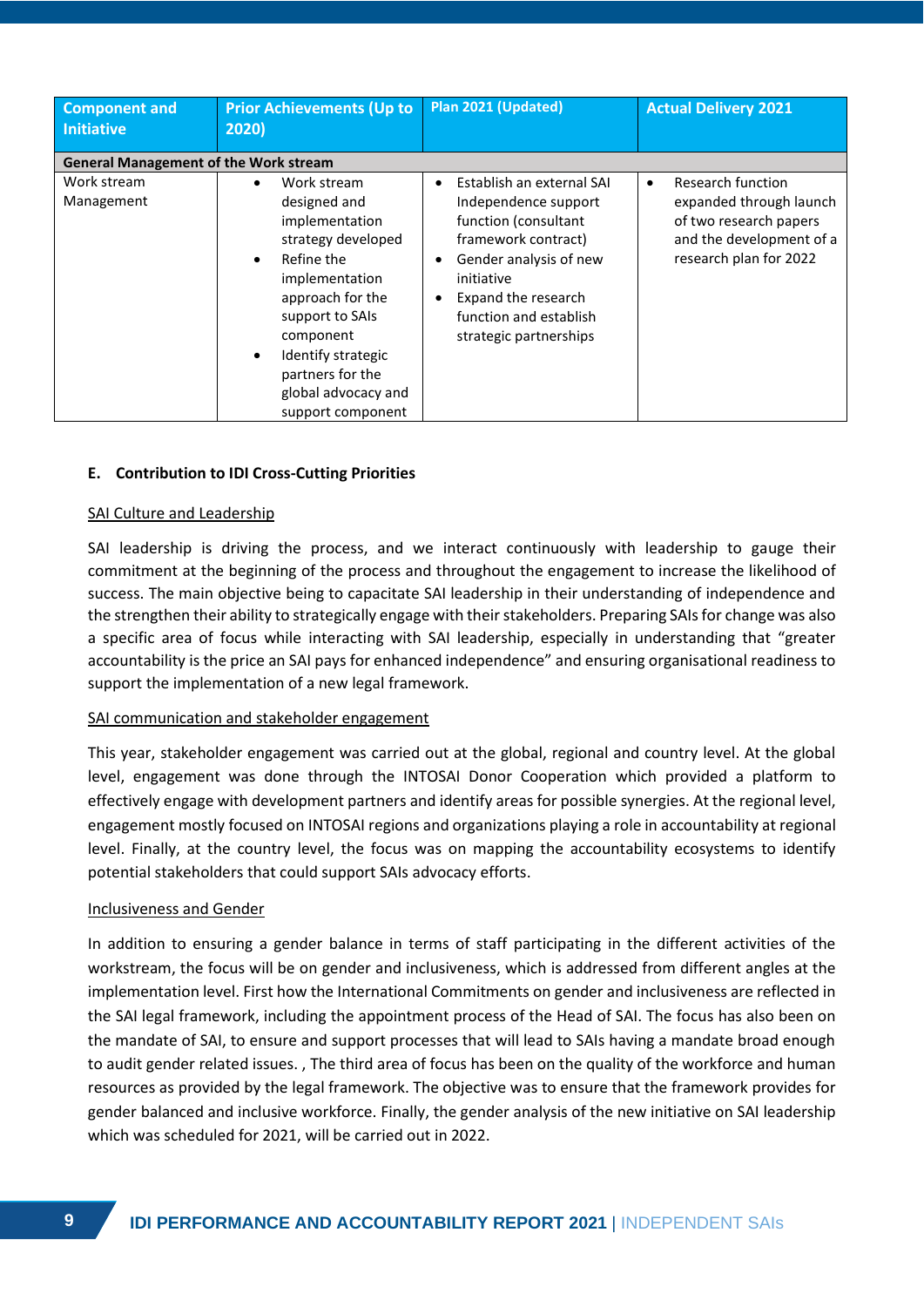## **F. 2021 Results Achieved**

## IDI Output Indicators

| <b>Expected</b>                                             | Indicato                                                                                                         | <b>Indicator Definition</b>                                                                                                                                                                                                                                                       | <b>Source</b>                                                                                | <b>Baseline</b><br>(Date)                                 | Target /<br><b>Actual</b> | <b>Targets and Actual Results</b>                                |                                                                          |                                                                                                                                                                                                                                                             |
|-------------------------------------------------------------|------------------------------------------------------------------------------------------------------------------|-----------------------------------------------------------------------------------------------------------------------------------------------------------------------------------------------------------------------------------------------------------------------------------|----------------------------------------------------------------------------------------------|-----------------------------------------------------------|---------------------------|------------------------------------------------------------------|--------------------------------------------------------------------------|-------------------------------------------------------------------------------------------------------------------------------------------------------------------------------------------------------------------------------------------------------------|
| <b>Results</b>                                              | r No.                                                                                                            |                                                                                                                                                                                                                                                                                   |                                                                                              |                                                           |                           | 2019                                                             | 2020                                                                     | 2021                                                                                                                                                                                                                                                        |
| <b>INDEPENDENT SAIS</b>                                     |                                                                                                                  |                                                                                                                                                                                                                                                                                   |                                                                                              |                                                           |                           |                                                                  |                                                                          |                                                                                                                                                                                                                                                             |
| SAI-level                                                   | 1                                                                                                                | Cumulative No. of SAIs                                                                                                                                                                                                                                                            | <b>IDI</b> Annual                                                                            | 2(2018)                                                   | Target                    | 3                                                                | $5\,$                                                                    | 10                                                                                                                                                                                                                                                          |
| support to<br>strengthen<br>independence                    |                                                                                                                  | provided SAI-level<br>support on independence<br>under IDI's Independence<br>work stream during 2019-<br>23                                                                                                                                                                       | Performance &<br>Accountability<br>Reports                                                   |                                                           | Actual                    | 5                                                                | 5                                                                        | 9                                                                                                                                                                                                                                                           |
| goods on SAI<br>independence<br>developed &<br>disseminated | $\overline{2}$<br>Global public<br>of SAI Independence<br><b>Resource Centre</b><br>including<br>Communications, | Progress on development<br>Advocacy & Guidance                                                                                                                                                                                                                                    | <b>IDI</b> Annual<br>Performance &<br>Accountability<br>Reports; IDI<br>website<br>analytics | Draft Guide on<br>'Towards SAI<br>Independence'<br>(2018) | Target                    | ToRs for<br>Knowledge<br>Centre                                  | Knowledge<br>Centre<br>launched &<br>populated                           | eLearning<br>courses /<br>webinars<br>piloted for<br>SAI &<br>Donor staff                                                                                                                                                                                   |
|                                                             |                                                                                                                  | Materials, and eLearning<br>Courses & Webinars                                                                                                                                                                                                                                    |                                                                                              |                                                           | Actual                    | ToRs for<br>Knowledge<br>Centre, online<br>platform<br>developed | SAI<br>Independe<br>nce<br>Resource<br>Centre<br>launched &<br>populated | Videos<br>produced<br>Webinars<br>organized<br>Contribute<br>d to<br>eLearning<br>course on<br>fiscal<br>transparen<br>cy<br>$80+$<br>documents<br>uploaded<br>on SIRC<br>$2500+$<br>individual<br>visits<br>20 000<br>downloads<br>from the<br><b>SIRC</b> |
| <b>SAI</b><br>professional<br>staff capacity in             | 3                                                                                                                | Cumulative number of<br><b>IDI</b> Annual<br>Performance &<br>SAI leaders and staff<br>supported to develop their<br>Accountability<br>Reports<br>professional capacity for<br>assessing and<br>strengthening SAI<br>independence (and<br>female participation rate<br>each year) |                                                                                              | 30 (53%)<br>female) (2017)                                | Target                    | 60 (44%<br>female)                                               | 80 (44%<br>female)                                                       | 120 (44%<br>female)                                                                                                                                                                                                                                         |
| independence<br>developed                                   |                                                                                                                  |                                                                                                                                                                                                                                                                                   |                                                                                              |                                                           |                           | Actual                                                           | 67 (49%<br>female)                                                       | 1136 (45%<br>female)                                                                                                                                                                                                                                        |
| Global                                                      | $\overline{4}$                                                                                                   | Cumulative number of                                                                                                                                                                                                                                                              | <b>IDI</b> Annual                                                                            | Events: 1                                                 | Target                    | Events: 3                                                        | Events: 6                                                                | Events: 9                                                                                                                                                                                                                                                   |
| Advocacy and<br>knowledge<br>centre on SAI<br>independence  |                                                                                                                  | global/regional events at<br>which IDI presents on<br>value of SAI<br>independence to<br>stakeholders outside<br>INTOSAI; and cumulative<br>number of IDI knowledge<br>products on status of &<br>approaches to<br>strengthening SAI<br>independence                              | Performance &<br>Accountability<br>Reports                                                   | Products: 1<br>(2018)                                     | Actual                    | Products: 2<br>Events: 8<br>Products: 1                          | Products: 2<br>Events: 10<br>Products: 3                                 | Products: 4<br>Events: 15<br>Products: 5                                                                                                                                                                                                                    |

 $6$  This number includes the participants of the ARABOSAI SAI Donor engagement workshop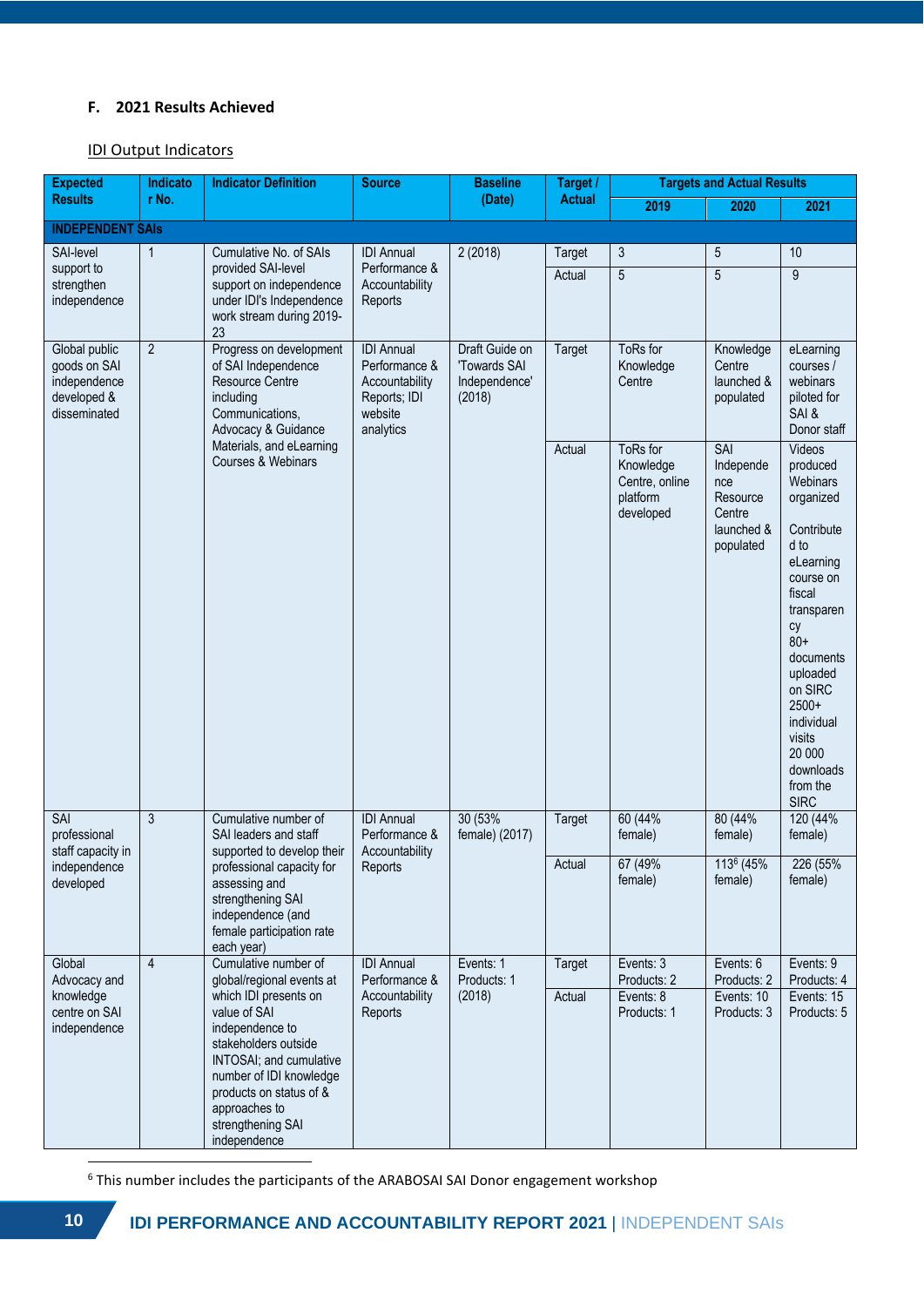| Expected                                  | <b>Indicator Definition</b><br>Indicato<br><b>Source</b><br><b>Results</b><br>r No.<br>(Date) |                                                                                                                                                                                                 |                                    | <b>Baseline</b>              | Target / | <b>Targets and Actual Results</b>                         |      |       |
|-------------------------------------------|-----------------------------------------------------------------------------------------------|-------------------------------------------------------------------------------------------------------------------------------------------------------------------------------------------------|------------------------------------|------------------------------|----------|-----------------------------------------------------------|------|-------|
|                                           |                                                                                               |                                                                                                                                                                                                 | <b>Actual</b>                      | 2019                         | 2020     | 2021                                                      |      |       |
| Rapid<br>advocacy                         | 5                                                                                             | Cumulative % of cases of<br>threats to SAI                                                                                                                                                      | <b>IDI</b> Annual<br>Performance & | Mechanism not<br>established | Target   | Mechanism<br>established                                  | 75 % | 100 % |
| support to<br>sustain SAI<br>independence |                                                                                               | independence referred to<br>IDI (by the SAI or partner)<br>to which IDI has helped<br>develop a coordinated<br>stakeholder response to<br>support the SAI, issued<br>within 30 days of referral | Accountability<br>Reports          |                              | Actual   | Mechanism<br>established<br>and piloted in<br>three cases | 100% | 100%  |

## IDI Supported SAI Capacity and Output Indicators

| <b>Expected</b>                                                 | Indicator                                                   | <b>Indicator Definition</b>                                                                                                                                                             | <b>Source</b><br><b>Baseline</b><br>(Date) |                | Target /     |                | <b>Targets and Actual Results</b> |                |  |
|-----------------------------------------------------------------|-------------------------------------------------------------|-----------------------------------------------------------------------------------------------------------------------------------------------------------------------------------------|--------------------------------------------|----------------|--------------|----------------|-----------------------------------|----------------|--|
| <b>Results</b>                                                  | No.                                                         |                                                                                                                                                                                         |                                            | <b>Actual</b>  | 2019         | 2020           | 2021                              |                |  |
|                                                                 | <b>INDEPENDENT SAIS</b>                                     |                                                                                                                                                                                         |                                            |                |              |                |                                   |                |  |
| Cumulative number of<br><b>IDI</b> Annual<br><b>SAIs assess</b> |                                                             | 2(2018)                                                                                                                                                                                 | Target                                     | $\overline{2}$ | 3            | $\overline{7}$ |                                   |                |  |
| their<br>independence                                           |                                                             | SAIs (supported by IDI's<br>independence work<br>stream) that complete a<br>mapping / assessment<br>of the current state of<br>their legal & practical<br>independence                  | Performance &<br>Accountability<br>Reports |                | Actual       | $\overline{4}$ | 5                                 | $\overline{7}$ |  |
| <b>SAI</b>                                                      | $\mathfrak{p}$<br>Cumulative number of<br><b>IDI</b> Annual |                                                                                                                                                                                         | 0(2018)                                    | <b>Target</b>  | $\mathbf{1}$ | $\overline{2}$ | $\overline{4}$                    |                |  |
| engagement<br>strategy to<br>strengthen<br>independence         |                                                             | SAIs (supported by IDI)<br>that develop (to at least<br>draft stage) a strategy<br>to engage with<br>stakeholders on<br>strengthening SAI<br>independence                               | Performance &<br>Accountability<br>Reports |                | Actual       | 10             | 10                                | 14             |  |
| Strengthened                                                    | 3                                                           | Cumulative number of                                                                                                                                                                    | <b>IDI</b> Annual                          | 1(2018)        | Target       | $\mathbf{1}$   | $\overline{2}$                    | 3              |  |
| SAI legal<br>framework                                          |                                                             | SAIs (supported by IDI)<br>that develop a new draft<br>audit act (or audit<br>clause(s) in a wider<br>legal document) and<br>submit this to their<br>national legislature for<br>debate | Performance &<br>Accountability<br>Reports |                | Actual       | $\overline{2}$ | $\overline{4}$                    | 5              |  |

#### **G. Risk Management**

Risk management in IDI is owned at the IDI Board level. IDI's corporate risk register is regularly updated and discussed at each Board meeting. The Board approves the identification and assessment of risks and the mitigating measures. In approving the risk register, the Board accepts the residual risks. The risk register covers the developmental, operational, reputational and natural risks that, if realised, could undermine the delivery of the IDI strategic plan.

IDI has identified the following additional risks which may prevent the independent SAIs work stream from delivering its expected results and will implement the associated risk mitigation measures.

- Risk: The inability to be effective advocates without face-to-face interaction. Mitigation measure: adapting the format, nature and target of our advocacy.
- Risk: Inability to properly assess contextual factors when providing advocacy support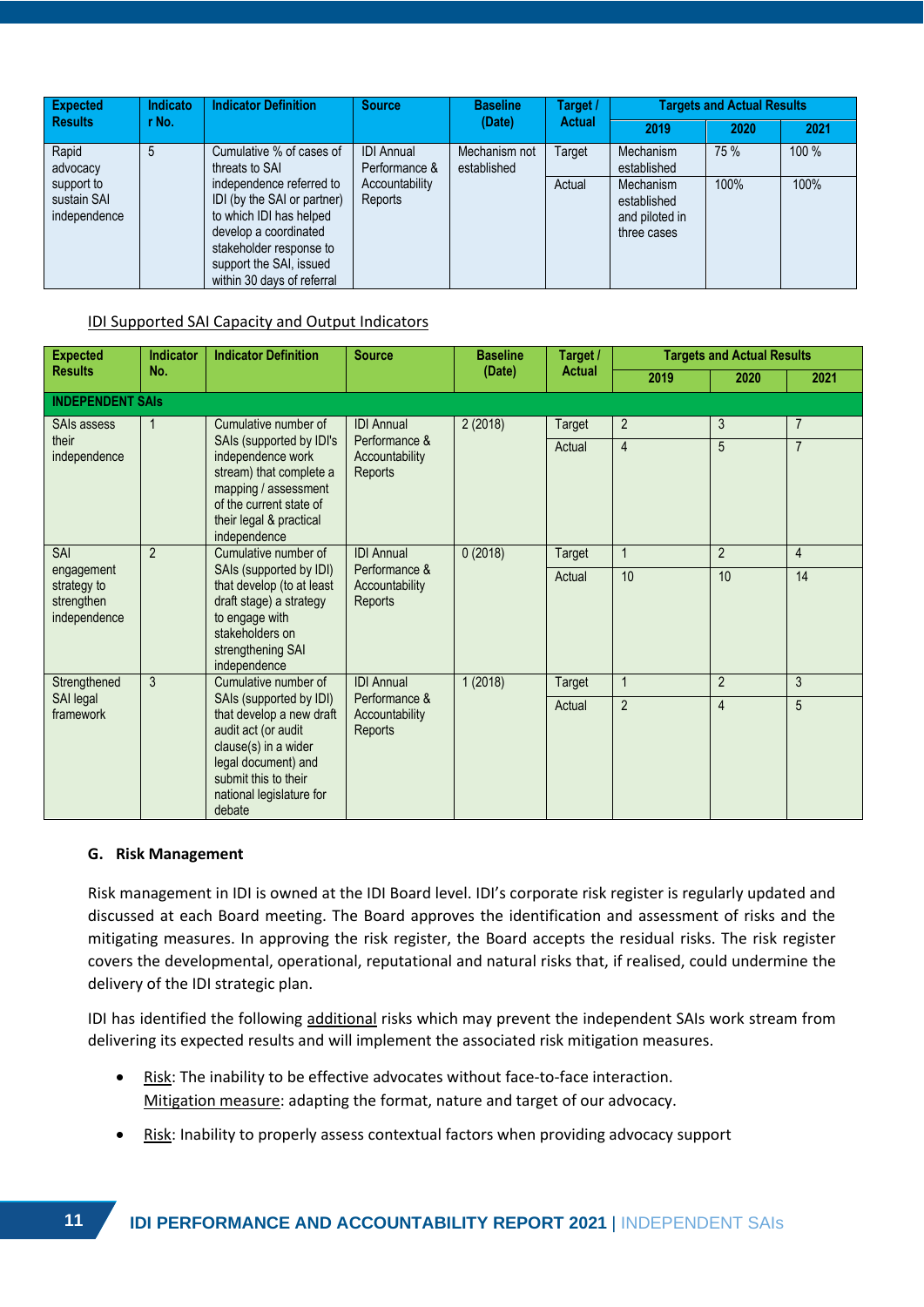Mitigation measure: Strengthening our engagement with donor country offices and consistently expanding the realm of stakeholders to include CSOs and parliamentarians.

• Risk: inexistence of a coordinated assessment of and response to emerging threats to Independence by donors.

Mitigation measure: provide a platform to enable a coordinated assessment of the situation and technical input that can be sent to the relevant channels for further action, if appropriate.

• Risk: Limitation in our ability to accommodate the diversity of requests for technical support, given the specificity of the legal environment and or the language. Mitigation measure: supplement the internal resources with flexible and appropriate external resources.

## **H. Lessons Learned**

The following lessons were learned during 2021,

#### The commitment of SAI Leadership

Engaging SAI leadership in capacity development activities and strategy development has proved to be a catalyst for the successful implementation of activities. It has created the necessary buy-in and provided the needed direction and involvement for top management. For instance, several Heads of SAIs have been proactive if asked the IDI to get involved through SIRAM and provided the necessary leadership and direction throughout the process.

#### Engagement with Stakeholders at the Country level (New)

Effective advocacy at the country level requires expanding the breadth of stakeholders to consult with at the country level and even going beyond parliamentarians and CSOs to include politicians, media and institutional actors. This enables us to have a broader perspective and map out contextual factors that we might not have by dealing solely with the SAI. Consulting broadly and throughout the process is also essential in establishing the credibility of the advocacy process and increasing its likelihood of success, especially in the case of rapid advocacy.

## Coordinating Donors efforts on SAI Independence (New)

Leveraging on Donors' influence, and outreach is critical in successfully advocating for SAI Independence. Our recent experience on several advocacy cases has shown that achieving this objective requires a great understanding of the decision-making process in the various agencies, including the dynamics between the Headquarters and the country offices where the political side of the equation is usually factored.

#### IDI Delivery Model

Moving to the work stream increases our ability to create impact at the country level, as our interventions can complement each other and be logically sequenced. This has been very effective for our advocacy efforts which were strongly linked to stakeholder engagement and organizational support. For this to be effective we need to be flexible in the sequencing of our intervention as it may vary from one engagement to the other, and we need to be agile in mobilizing internal resources to provide timely support. For instance, the synergy between the independent workstream and the bilateral unit has been prominent in providing timely and adequate in-country support to SAI South Sudan.